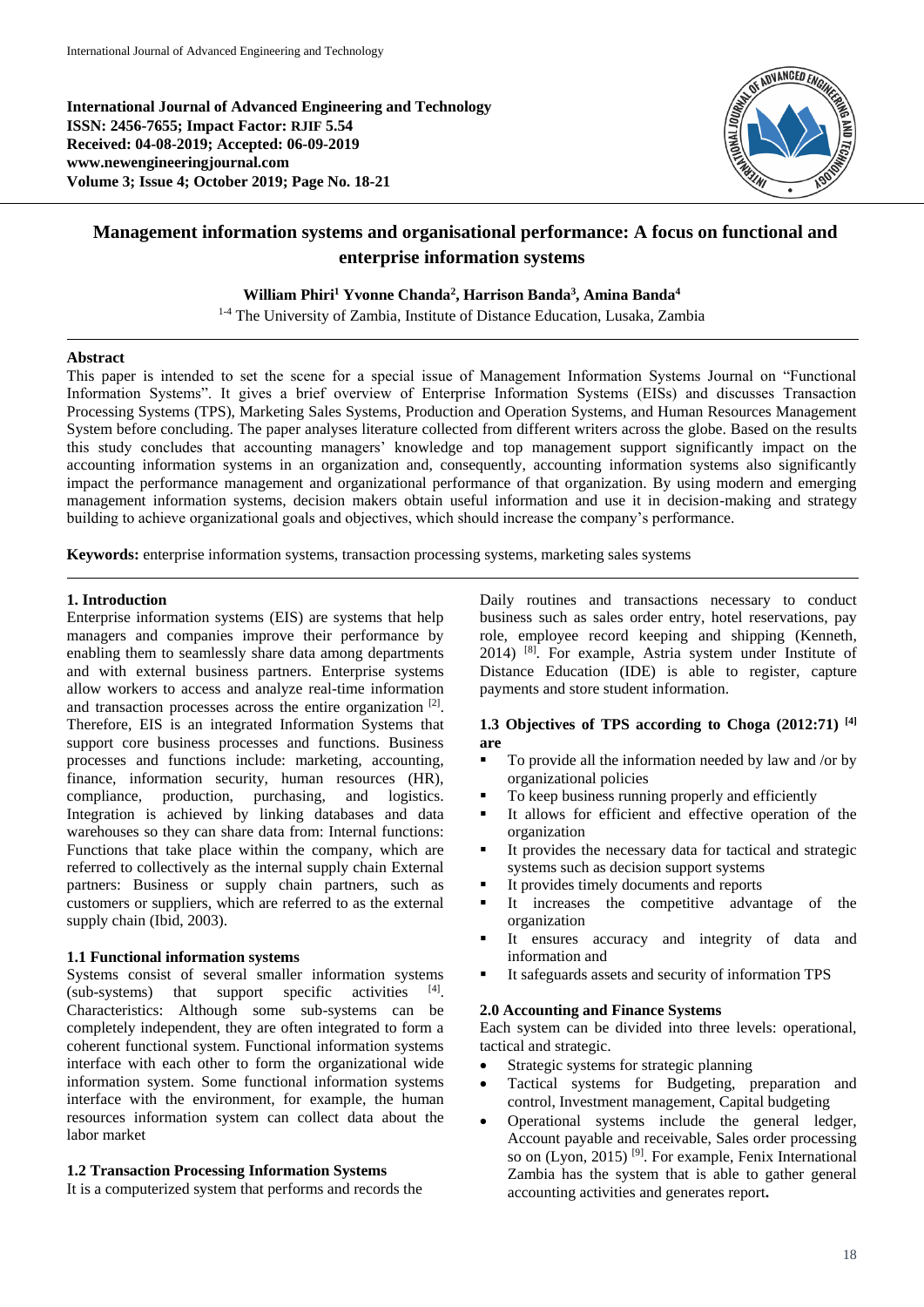#### **2.1Financial Planning and Budgeting**

Planning is a top-down strategic plan that defines the strategic aims of the enterprise and high level activities required to achieve the goals of the organization while budgeting is the process of aligning and of resources to strategic goals and targets set across the entire organization [9] Financial planning is divided into short, medium and long-term planning.

## **2.2 Investment management**

Investment Management is a study of individual securities and their properties and the risk and return faced by them**. [13]** Investments are important due to increase in life expectancy of a person, planning for retirement income, high planning for additional income due to high rates of taxation and inflationary pressure in an economy, the expectation of continuous stable income in the form of regular dividends, interests and other receipts (Singh, 2016) [13] .

## **2.3 Financial controls**

This is the analysis of a company's actual results, approached from different perspectives at different times compared to its medium long term objectives and business [12]. Information technology provides support to the following areas of financial controls which include economic analysis and access to financial and economic reports.

#### **3.0 Marketing and Sales Systems**

Marketing and sales systems refer to systems responsible for identifying possible customers for the products and services through determining what they need, advertising and product promotion, as well as selling of the products and services<sup>[3]</sup>.

#### **3.1 Roles of IT on marketing and Sale Customer service**

- Customer profiles and preference analysis
- **Mass customization**
- Targeted advertisement on the Web
- **•** Customer inquiry systems and automated help desk

## **3.2 Tele-marketing**

This is a process that uses telecommunication and information systems to execute a marketing programme for customers who want to shop from home.

## **3.3 Distribution channels management**

- Delivery management<br>Improving sales at reta
- Improving sales at retail store

## **3.4 Marketing management**

Many marketing management activities are supported by computerized information systems such as, pricing of products or services, salesperson productivity, productcustomer profitability analysis, sales analysis and trends, new products, services and market planning

## **4. Production and Operations Systems**

The systems transform inputs into useful outputs. Supply Chain The objective is to support the flow of goods and materials from the supplier through production to the customer.

#### **4.1 Logistics and material management**

Logistics management deals with ordering, purchasing and in-bound and outbound shipping activities through Inventory management and Quality control

#### **4.2 Planning production/operations**

Material requirement planning (MRP) is the software that facilitates the plan for acquiring or producing parts, subassemblies or materials manufacturing resource planning. MRP II is an integrated computer system that connects the regular MRP to other functional areas, especially finance and human resources.

Just-in-time systems attempts to minimize waste of all kinds of (space, labour, materials, energy and so forth), Project management and Short-term schedules

#### **4.3 Automatic design work and manufacturing** consists of the following designs:

- Computer-Aided Design (CAD): is a system that enables drawings to be produced on a computer screen and subsequently stored.
- Computer-aided Manufacturing (CAM): uses computeraid techniques to plan and control production.
- **Computer-integrated Manufacturing (CIM):** is a concept about implementation of various integrated computer systems in factory automation.

#### **5. The human resource management system**

This system is a form of human resource software that combines a number of systems and processes to ensure easy management of human resources, business processes and data. It is used in the business to combine a number of necessary functions such as Employee Record Management, Evaluation, Promotion and Recruitment, Compensation and Benefits Management and Training. This system has become complex due to the growth in the specialized occupations, the need to train and promote highly skilled employees and the growing variety benefits program says [11] . By providing a means of acquiring, storing, analyzing and distributing information to various stakeholders, the system enables the improvement of traditional processes that enhances strategic decision making, while <sup>[5]</sup>. Echoes that our capacity to deal with information is limited hence the need of an information system should be an important Consideration in the design of information systems [5] . The figure below was done by (James, 2011)  $^{[6]}$  spelling out the activities involved in human resource management system.

## **5.1 Recruitment**

This is a process of finding employees. This requires planning of human resource and labor force tracking that fits into the strategic system of the organization. Under staffing, the organization need to cost and budget for labor and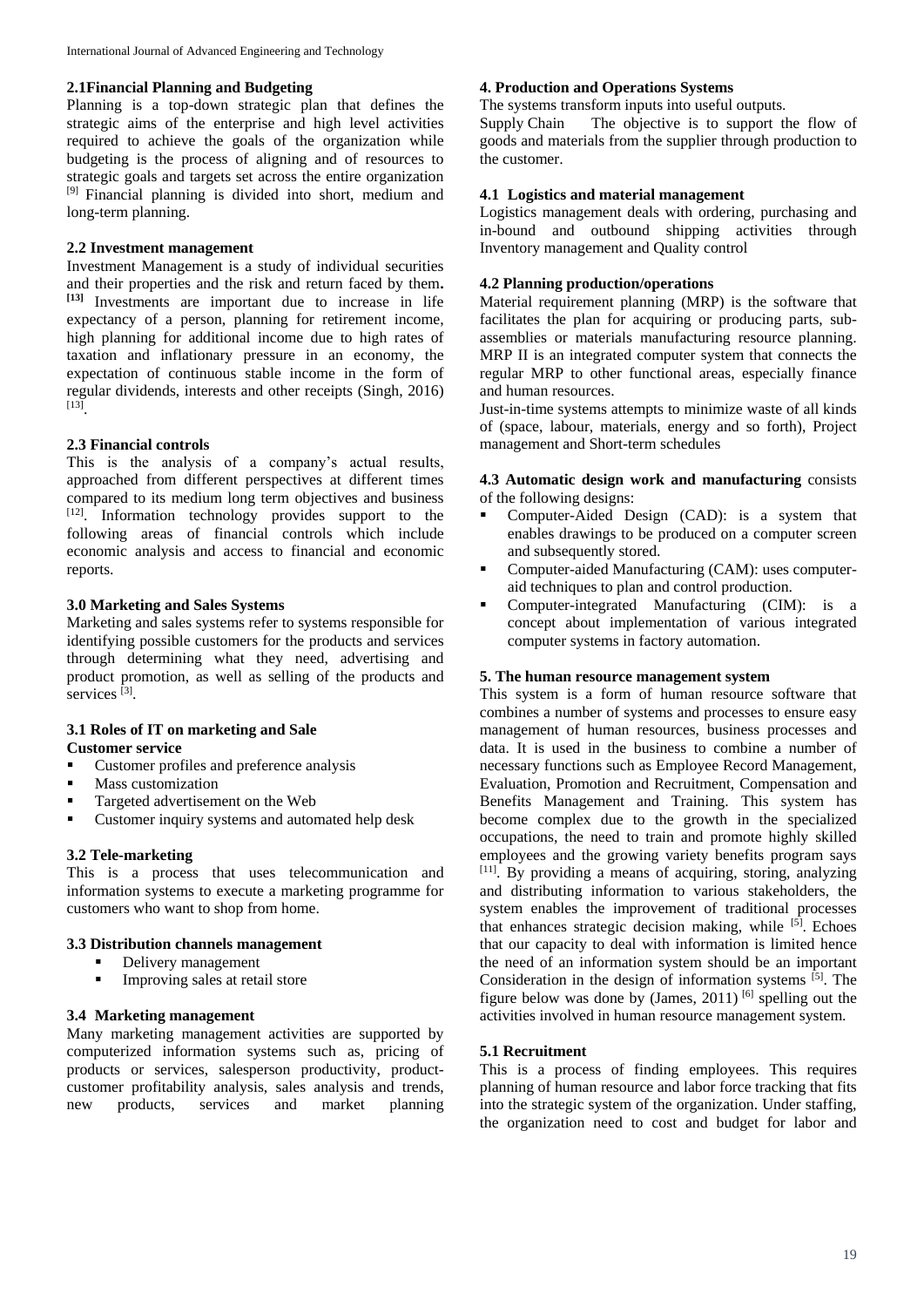analysis its turnover rate. Recruiting staff should be strategic where workforce should be planned and scheduled. Meanwhile, by using the system, the human resource manager can search the database of applicants and existing employee's records to set criteria. This can be experience, education, specific talents, required license or certification. This minimizes the time and money spent on recruitment.

Intranet helps managers post position vacancy announcements which employees can pursue from their own PC's.

## **5.2 Training and development**

This is an important function in the human resource department which improves employee skills. Replacing personnel can sometimes be a difficult, length and expensive process. IT can be used to implement a succession plan. A career development plan can be built for each employee. This can involve skill assessment. Evaluation of performance can be done by supervisors and can be captured in the system. This information can be used to either lay off or reward an employee or transfer. Training software emulates situations in which employees must act and includes tests and modules to evaluate a trainee's performance. The development of the IT training, reduces training costs dramatically.

## **5.3 Compensation and administration**

This system helps managers manage compensation efficiently and effectively. Different programs can easily calculate pays accordingly and tax tables to assist in complying with compensation regulations. The system can also generate pay checks which can be transferred electronically from the firm's bank account to the employees account. Other software can help manage health insurance, retirement plans and sick and leave days. This can also help in the calculating of benefits for employees.

## **6. Integrated information systems and enterprise resource planning**

**6.1 Enterprise Systems Firms use enterprise systems**, Enterprise systems also known as Enterprise Resource Planning (ERP) systems are used in firms to integrate business processes in manufacturing and production, finance and accounting, sales and marketing, and human resources into a single systems says (Kenneth, 2014) [7] . also known as enterprise resource planning (ERP) systems, to integrate business processes in manufacturing and production, finance and accounting, sales and marketing, and human resources into a single software system. Information that was previously fragmented in many different systems is stored in a single comprehensive data repository where it can be used by many different parts of the business (Kenneth, 2014)<sup>[7]</sup>. This information system brings departments together from many systems into a single comprehensive data repository which can execute jointly processes across the functional areas.

## **6.2 Importance of integration**

A business needs to invest in this software in order to manage its operations. A growing business needs to manage its operations by investing in an integrated system which manages its operations. When we consider the two factors of 21 century management, we look at the strategy of competition reducing costs, which has a policy of export competitiveness. Integration prevents overlapping of databases giving as accurate view of business performance. This may speed up critical decision making. Constant updates and excess costs. Reduced Employee Productivity: This reduces the in the time of processing. An invoice may take a longer period to process if there are multiple system available because each system will perform a different job and may increase errors. Lack or real time information. The transferring of data between systems does not help in syncing of data. Multiple systems may be expensive to maintain. When one system is upgraded, changes may need to be made on the other systems for them to work together which may prove to be expensive. This may require substantial IT resources.

## **6.3 Mechanisms of integration**

Management can use information (IT) and communication technologies. Today's managers are faced with an abundance of information. Information as data processing system has to be able to understand, diagnosis, maintenance and retrieval. On the other hand, systems management and monitoring tools have been many changes over time; these changes can be noted in four cases. 1 - Traditional Control 2 - Bureaucratic Control 3 - Charismatic Control 4 - Informatics Control.

# **7. Conclusion**

We can conclude that the use of EIS to integrate several functional fields of organization, such as planning, manufacturing, marketing, distribution and e-business that is useful in supporting some management function of an organization as well as expansion of the business process. The accounting managers' knowledge and top management support significantly impact on the accounting information systems in an organization and, consequently, accounting information systems also significantly impact the performance management and organizational performance of that organization. Therefore, functional information systems help decision makers obtain useful information and use it in decision-making and strategy building to achieve organizational goals and objectives thereby leading to an increase in the company's performance.

# **8. References**

- 1. (n.d.). Retrieved from https://evergreencomputing. com/blog/integrate-software-systems/
- 2. APR M. Enterprise Information Systems. Enterprise Information Systems, 2003, 38.